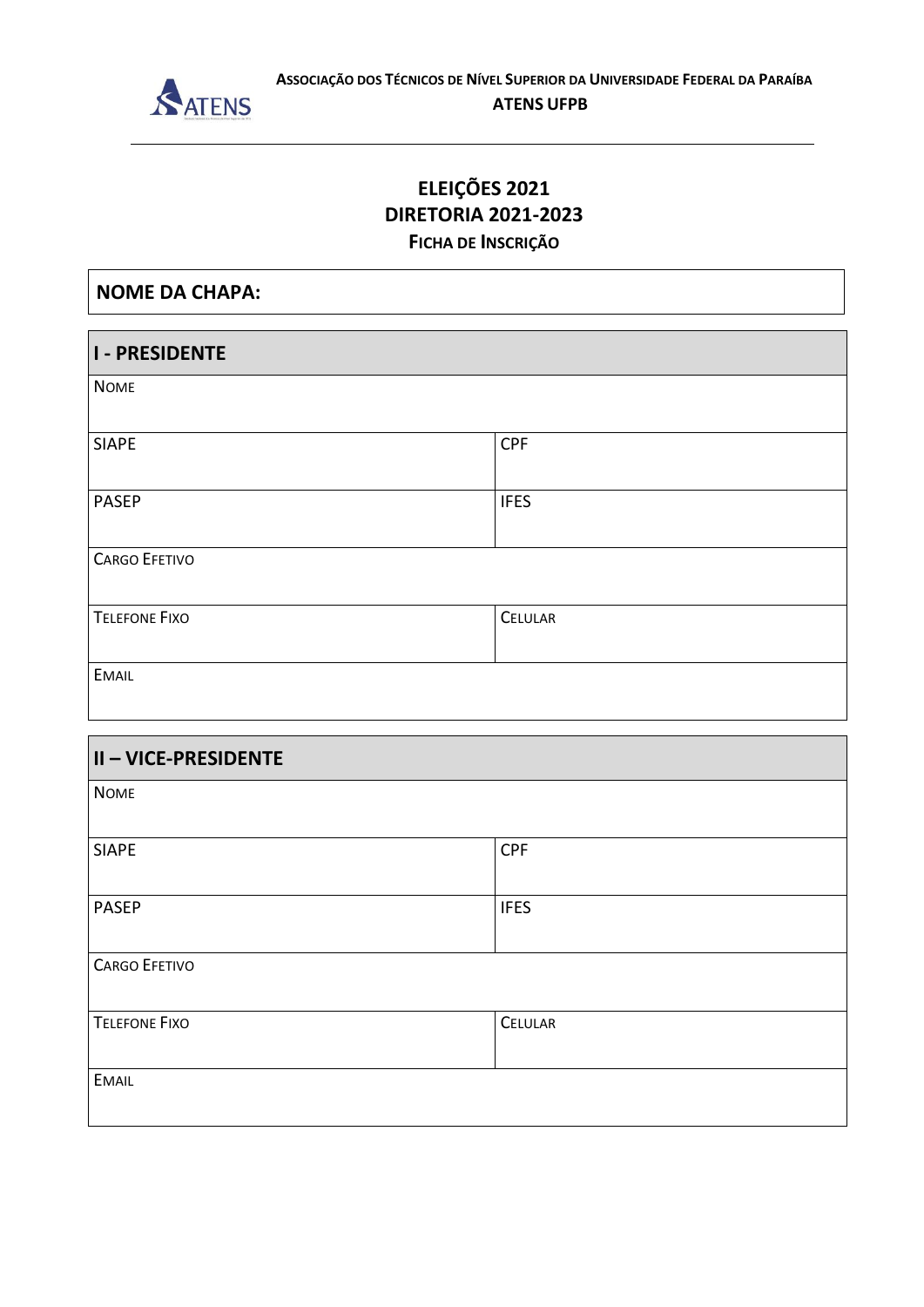

### **ATENS UFPB**

## ELEIÇÕES 2021 **DIRETORIA 2021-2023** FICHA DE INSCRIÇÃO

**NOME DA CHAPA:** 

| III - DIRETOR ADMINISTRATIVO E FINANCEIRO |             |  |
|-------------------------------------------|-------------|--|
| <b>NOME</b>                               |             |  |
|                                           |             |  |
| <b>SIAPE</b>                              | <b>CPF</b>  |  |
|                                           |             |  |
| <b>PASEP</b>                              | <b>IFES</b> |  |
|                                           |             |  |
| <b>CARGO EFETIVO</b>                      |             |  |
|                                           |             |  |
| <b>TELEFONE FIXO</b>                      | CELULAR     |  |
|                                           |             |  |
| <b>EMAIL</b>                              |             |  |
|                                           |             |  |

| IV - SECRETÁRIO GERAL |             |
|-----------------------|-------------|
| <b>NOME</b>           |             |
| <b>SIAPE</b>          | <b>CPF</b>  |
| <b>PASEP</b>          | <b>IFES</b> |
| <b>CARGO EFETIVO</b>  |             |
| <b>TELEFONE FIXO</b>  | CELULAR     |
| <b>EMAIL</b>          |             |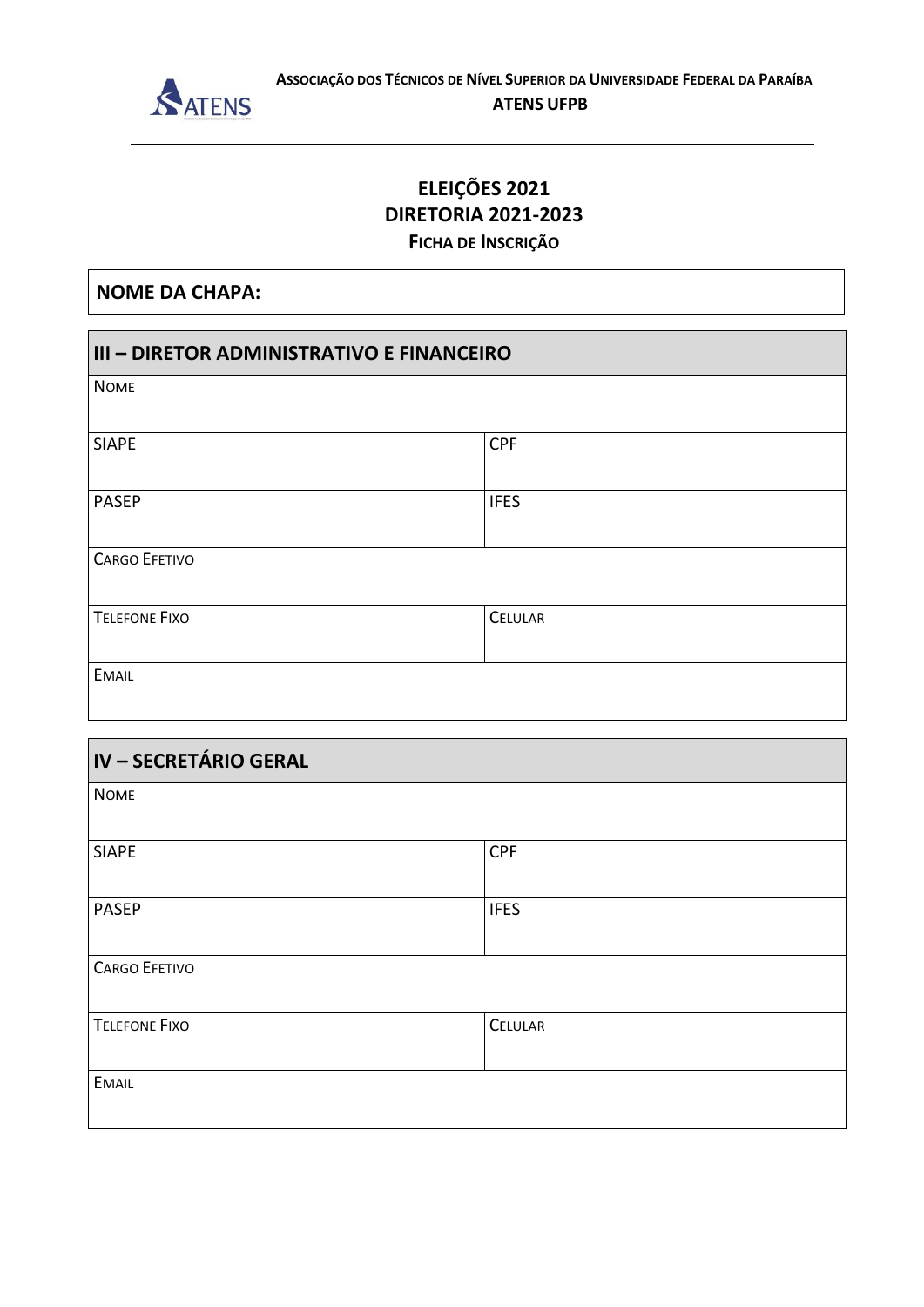

## ELEIÇÕES 2021 **DIRETORIA 2021-2023** FICHA DE INSCRIÇÃO

### **NOME DA CHAPA:**

| V - DIRETOR DE APOSENTADOS E PENSIONISTAS |             |
|-------------------------------------------|-------------|
| <b>NOME</b>                               |             |
| <b>SIAPE</b>                              | <b>CPF</b>  |
| <b>PASEP</b>                              | <b>IFES</b> |
| <b>CARGO EFETIVO</b>                      |             |
| <b>TELEFONE FIXO</b>                      | CELULAR     |
| <b>EMAIL</b>                              |             |

| VI - DIRETOR DE POLÍTICAS DE CARREIRAS |             |
|----------------------------------------|-------------|
| <b>NOME</b>                            |             |
| <b>SIAPE</b>                           | <b>CPF</b>  |
| <b>PASEP</b>                           | <b>IFES</b> |
|                                        |             |
| <b>CARGO EFETIVO</b>                   |             |
| <b>TELEFONE FIXO</b>                   | CELULAR     |
| <b>EMAIL</b>                           |             |